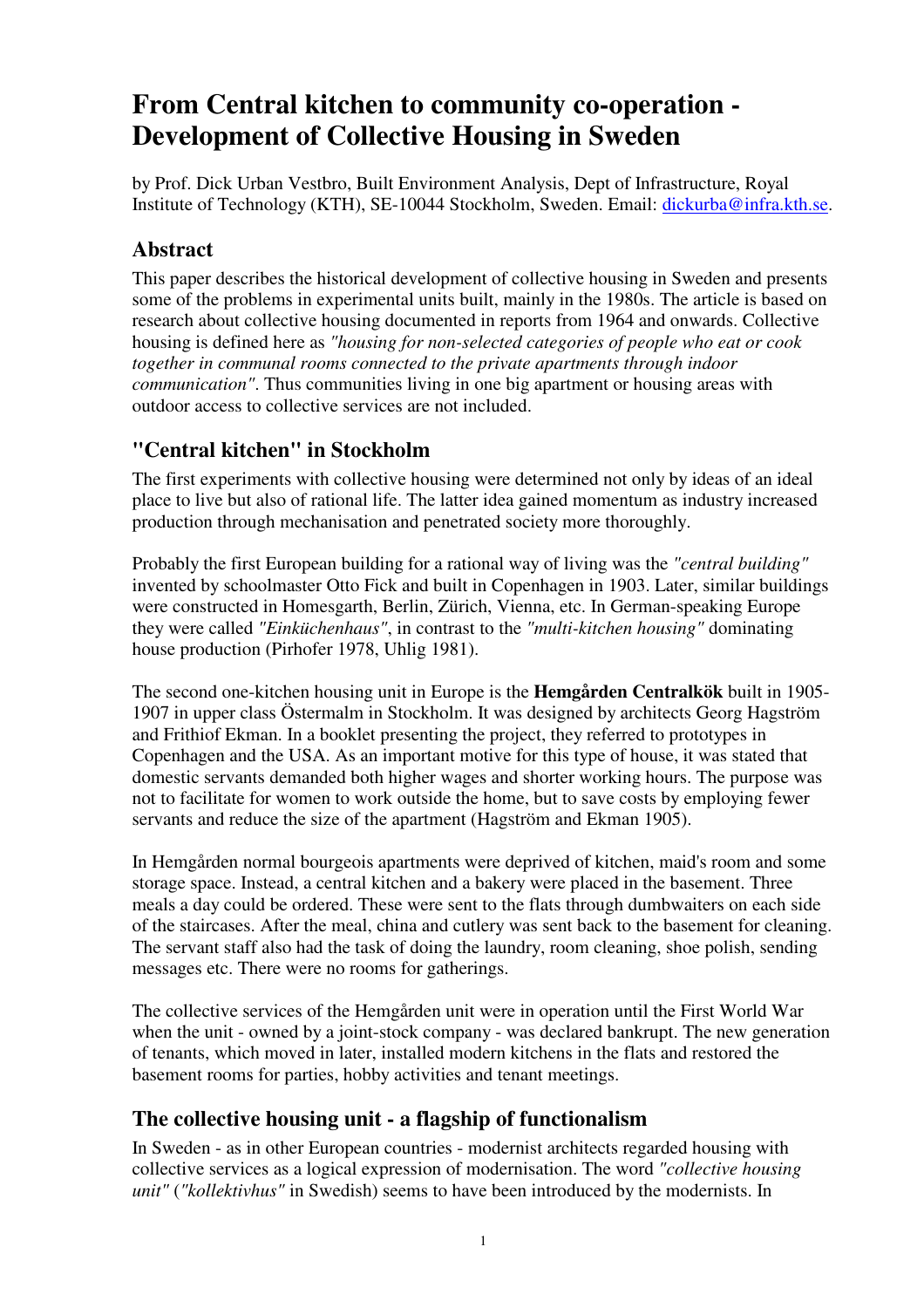Sweden the idea was mainly developed by Sven Markelius, architect (later professor) and Alva Myrdal, social reformer (later minister and UN peace negotiator). For them collective housing was not only an instrument to *"collectivise the maid"* as in earlier experiments, but rather to enable women to combine housework and paid employment outside the home.

It was also considered important to provide a socially desirable environment for children in a situation when families became smaller and more isolated. The intention was not to dissolve the family, as was said in the conservative press, but to facilitate everyday life for a modern family with equal roles for men and women. That is why a Stockholm newspaper in 1932 could write *"Will a central home prevent divorces?"* (Caldenby and Walldén 1979).

The first functionalist collective housing unit in Sweden was built in 1935 at **John Ericssonsgatan 6** in Stockholm. It was designed by Sven Markelius, who lived there himself for many years. The kindergarten, established according to Alva Myrdal's concepts, was the first one in Sweden where modern educational methods were used. Those who did not want to use the restaurant could have meals sent up through the dumbwaiters to the flat. Thus, housewives did not have to plan for meals until they returned back from their work in the evening.

The ideal of rational living is revealed not only by the food lifts and the internal telephone system, but also in the layout of the flats, which were designed according to the functionalist idea of minimum requirements. Despite the small apartment sizes the John Ericssonsgatan unit did not attract working class households. It was radical intellectuals who occupied the building. For them the small flats constituted a low standard, and many moved away to bigger houses, especially those with several children.

The first collective housing units of Sweden were based, not on co-operation, but on division of labour. The tenants were to be served by employed (and underpaid female) staff, even for laundry and room cleaning. The tenants themselves, however, were not supposed to do a single piece of work. This probably contributed to the labelling of collective housing as a *"special solution for privileged people"* (Vestbro 1982).

## **Progress and resistance**

One of the most active promoters of collective housing was the professional women's organisation, Yrkeskvinnornas Klubb (YK). It had a unit of its own built in 1939, designed by the female architect Hillevi Svedberg together with Albin Stark. In the **YK House** the kindergarten played an important role for life in the building. As in the John Ericssonsgatan unit, the restaurant gradually became more dependent on outside customers and, therefore, acquired a public character, instead of being a part of the collective.

An interesting example, which functioned well until it was closed down in 1975, is the **Marieberg collective housing unit**, built in 1944 by contractor Olle Engkvist, who spearheaded development of collective housing in Sweden from the 1940s. He introduced a system of 24 meal tickets per adult each month, to be paid as part of the rent. This would keep meal prices low and secure that only people interested in collective services would move in. Tenants could either take their meals in the dining hall or carry the food in a basket to their flat. The Engkvist philosophy included uniformed staff, which secured order in the house, besides serving the tenants. Some of the employees lived in the unit themselves.

The Marieberg unit was designed by architect Sven Ivar Lind, who, despite the corridor solution, created much appreciated communal and private living spaces. Besides a pre-school nursery there was an afternoon kindergarten for school-children. There is ample evidence that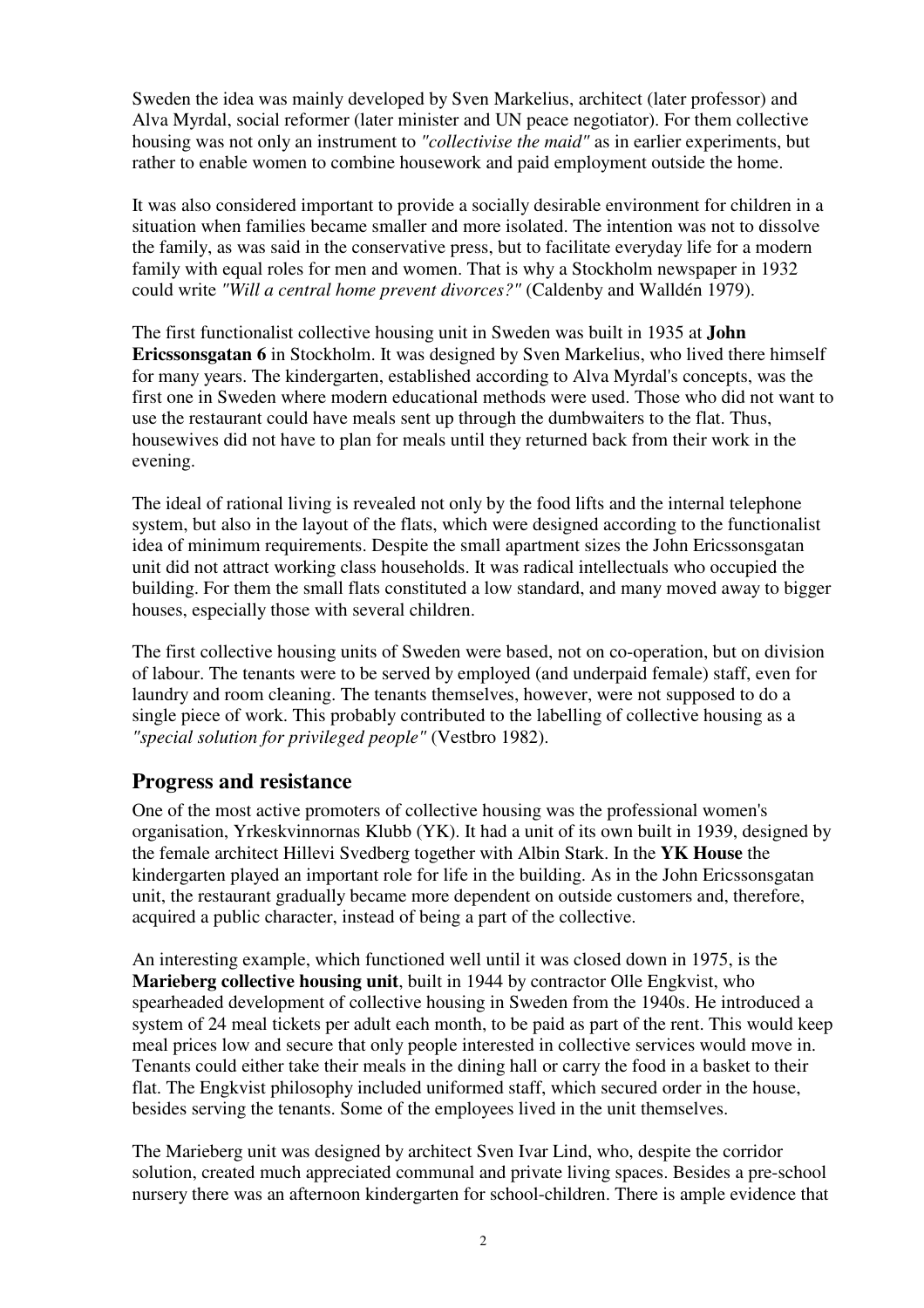the children's environment was both stimulating and secure. When larger families left the building, more and more single mothers moved in, thus maintaining the unit as *"a paradise for children"*. This process also meant that the upper class character of collective housing was weakened.

Before 1950 altogether nine collective housing units were built in Sweden. It seemed as if the prediction in the modernist manifesto (Asplund et al 1930), that collective houses would be one of three dominating house types in the future, was about to be verified. Two Danish visitors, who wrote a book about the Swedish experience (Waagensen and Rubin 1949), considered Sweden to be in the forefront and tried to convince Danish opinion to embark on the same course. In Sweden a government investigation committee was appointed to study the problem of collective housing and collective facilities in housing areas. In its first report the committee proposed that collective housing should be promoted (SOU 1954:3).

However, under the impact of the cold war, with its subsequent campaign for the housewife ideal, the committee turned against collective housing in its final report (SOU 1956:32). One of the major arguments was that collective childcare - which was seen as an integral part of collective housing - was detrimental to the moral development of the child. Ample reference was made to the British physician Dr Bowlby who had found that children in orphanages suffered from *"mother deprivation"*, which in turn was said to promote juvenile delinquency. These references were made without taking into consideration that children in collective housing were not deprived of their parents except during normal working hours.

Collective housing experiments were carried out in opposition to the official housing policy, which was strongly geared to the private family. Possibly one can say that the idea of neighbourhood unit planning, which gained momentum in the 1940s, aimed at community cooperation, but this ideal was combined with a policy to promote the housewife institution, and was therefore seen as almost the opposite of collective housing. Furthermore, the social motives for neighbourhood units were soon replaced by functional goals such as traffic separation, enough customers for shopping centres and underground stations, which all meant that neighbourhood unit planning deviated even more from collective housing (Vestbro 1982:122).

## **Hässelby family hotel from service to cooperation**

In the midst of the housewife euphoria of the 1950s Olle Enkvist built his fifth and last collective housing units in Hässelby near the famous Vällingby suburban centre. In line with Engkvist's philosophy it was named *"family hotel"*, further motivated by the fact that *"collective housing"* was associated with left-wing radicalism.

The **Hässelby family hotel** was designed by professor Carl-Axel Acking, who consciously turned the communal spaces into attractive rooms to supplement the private flats. He succeeded in linking all 328 apartments to the communal rooms without making the 750 meters of corridors just dull passages. As in the other units the dining hall became the heart of the building.

In the beginning the family hotel attracted rather aristocratic inhabitants, but in the 1960s younger radical families moved in, introducing more relaxed forms of living. They also voiced their protests against increases in rent and meal prices. The communal facilities probably contributed decisively to solidarity between the tenants. After the death of Engkvist in 1969, the leadership of the company wanted to dismantle the services in all five collective houses.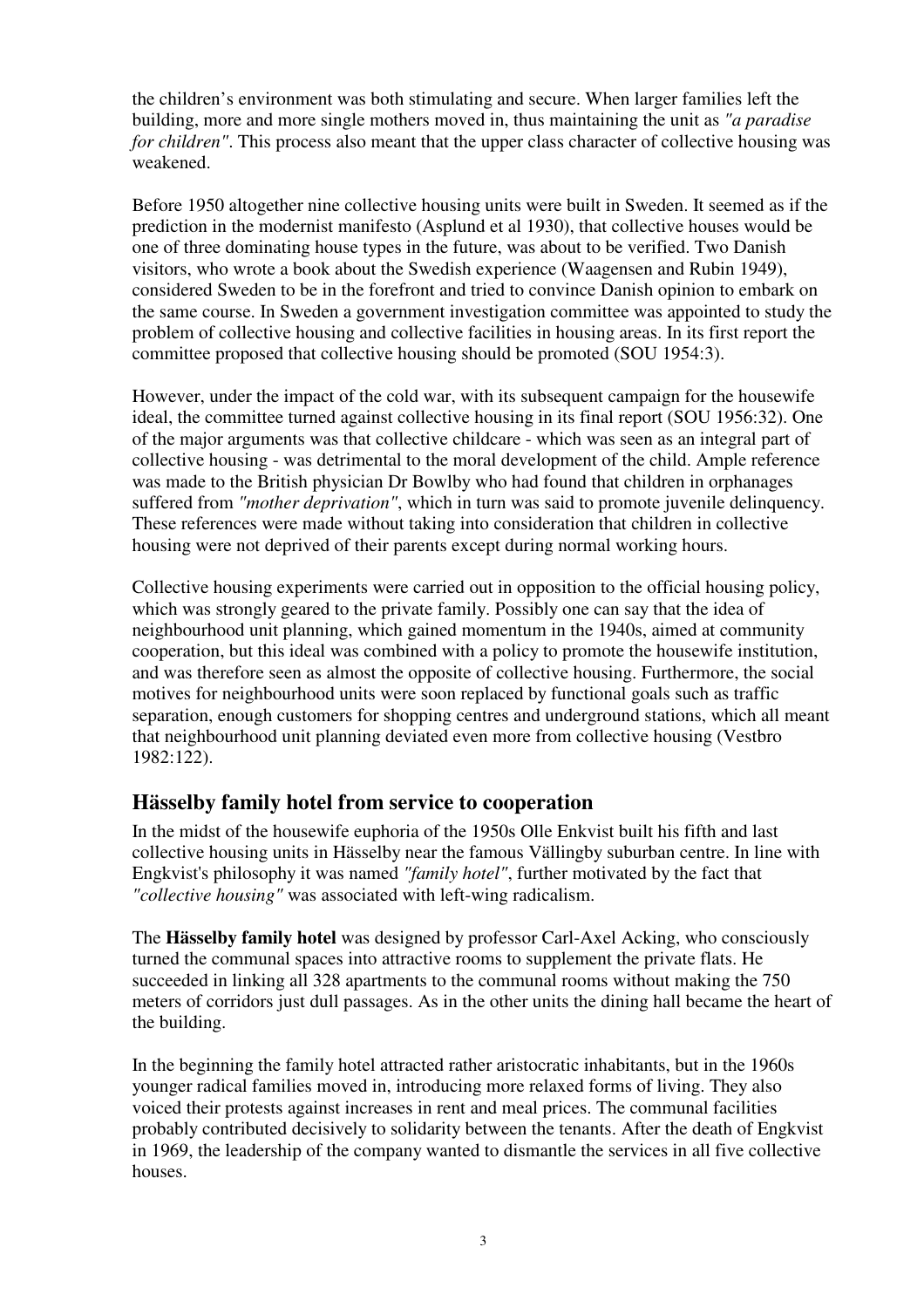Following several years of struggles, the inhabitants of Hässelby family hotel lost the battle about the meal service, and the restaurant closed down in 1976. As they still did not want to give up, the collectivists started to cook themselves in the restaurant kitchen. By this collective work they discovered a new quality, and subsequently the purchase of food, cooking teams and selling of meal tickets was organised on a long-term basis for those about 150 of the 300 tenants who participated in the new activity. The housing company was confronted with new protests when it decided to clear the restaurant to be used for other, more profitable, purposes. Finally the police was sent to evict tenants from the dining hall.

## **Service or togetherness?**

The new type of collective housing, without employed staff, but based on the inhabitant's own collective work, had its breakthrough in the 1980s. Before these changes took place there was an intensive public debate on collective services in housing areas, a debate which actually ended in the turning down of collective housing altogether.

Owing to the economic boom of the 1950s a shortage of skilled labour occurred. The leaders of Swedish commerce and industry found that married women constituted a tremendous potential, if only they could be liberated from housework. Thus those who had propagated the ideal of the housewife in the 1950s became advocates of women's liberation in the 1960s. Collective childcare was no longer described as an emergency solution for poor single mothers but as constructive contributions to children's social development.



*Two vicious circles related to communal housing, relevant especially before 1980. Later on the viciousness of the two circles have been weakened*.

On the whole there was a positive response among married women to the appeals from commerce and industry. Yet, how could women with pre-school children combine housework with employment? For some, the answer was that men should take their share of housework. Realising that this would not suffice, demands were raised that service facilities in housing should be provided. Swedish women's organisations started to push for those collective housing units, which the male dominated organisations had turned down just a few years earlier. The response of the establishment was, however, that nurseries and other service facilities should be provided without tying them to special types of houses.

One alternative to collective housing, which was introduced at the end of the 1960s, was the so called **service block** containing pre-school centres, old age care, laundry facilities, ready made food service and a reception office with a variety of services. Several such housing areas were constructed at the beginning of the 1970s. They were servicing between 3,200 and 15,000 inhabitants, which meant that people had to walk up to two kilometres to reach the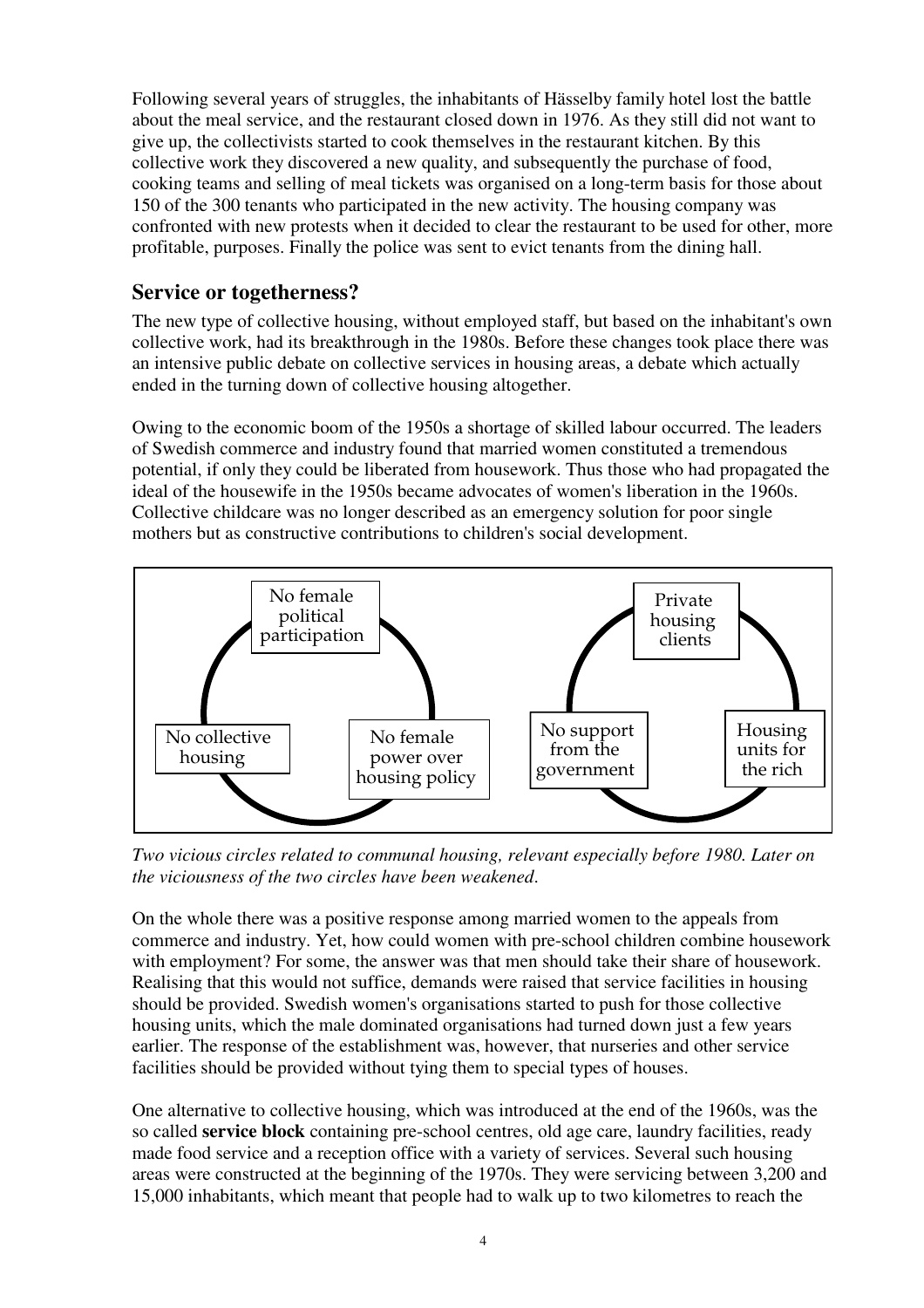service facilities. Commercial interests became dominant, while social goals, such as neighbourly contacts, were forgotten.

One example of this type of service ideal is the **Brickebacken service centre** in Örebro, constructed 1969-73. Investigations showed that the service facilities functioned well as such, but the centre did not serve as a forum for social contacts (Söderman-Fleetwood 1981). Therefore it did not become an alternative to the collective housing unit.

A different example from this period is the **Servicehouse of Sollentuna** north of Stockholm, constructed between 1968 and 1972. All the 1,246 apartments were connected through corridors with services such as shops, nurseries, primary schools, an old age centre, gymnastic halls, hobby rooms, a restaurant and a staffed reception at the main entrance, providing services to the tenants. These were open to anybody and thus collective spaces acquired a character of public facilities rather than communal rooms for the tenants as in previous collective housing units.

Tenants for the service house of Sollentuna were not recruited because of their desire for collective services. Instead, the block became a dumping place for households with social problems, which gave the experiment a bad reputation. As the unit accommodated about 4,000 people, the tenants did not distinguish each other from outsiders, and it was only a few social services and the reception office which was considered successful before the building complex was reconstructed in the 1980s (Ehn and Thiberg 1987).

As in other countries, economic transformations in Sweden resulted in suburban large-scale housing areas where uprooted people were accommodated without the support of social networks. Multi-family housing blocks, which dominated production up to 1975, were largely run by municipal and private companies, supplying housing where tenants were supposed to contribute nothing but rents. This kind of services provided from above to a mass of consumers were rejected by the emerging youth and student movement, as well as the new feminists and environmentalists.

## **Breakthrough for communal housing**

All collective housing units built in Sweden before 1975 (about 16 units) were based on employed service staff. Rationality was the aim, not communion or co-operation of tenants. The figure below summarises the historical development of collective housing. Although house forms based on collective services through employed staff have goals quite different from those based on the inhabitants' collective work, development shows that the two forms are strongly interlinked. Indoor communications and the common use of spaces contributed to co-operation and communion. In the case of the Hässelby family hotel, this development was very well demonstrated, and became well known because of publicity through mass media.

When the five collective housing units of the Olle Engkvist company were closed down in the middle of the 1970s, it seemed as if collective housing in Sweden had come to en end. It turned out, however, that this moment was the start of a new era for collective housing. This time it was local politicians, social authorities and municipal housing companies who took the initiative. The social aims for collective housing became dominant, and there was no more talk of collective housing as special solutions for privileged groups of people. What had happened?'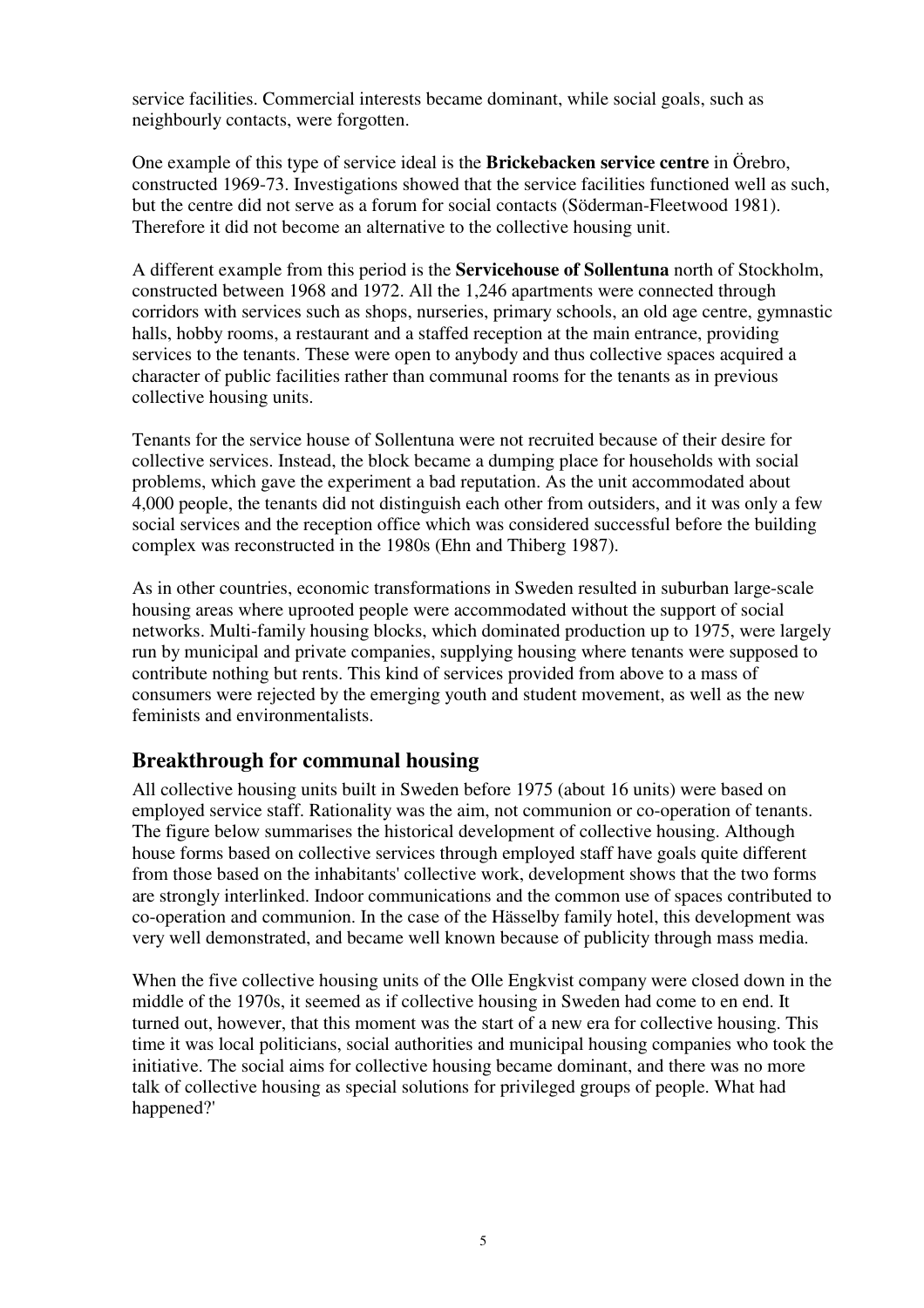

*Historical development of collective housing. To the left in the figure are housing units based on services through employed staff, and to the right units based on the inhabitants' own collective work. The Soviet experiments of the 20s were based on division of labour as in the service units, but also on active participation of the inhabitants. The communitarian settlements of 19th century USA comprised work in agriculture and industry, as well as domestic work, while communities where members both work and live together are exceptional in later stages. Experiments where members plan and build collectively without eating together are rare in Sweden*.

From 1970, the construction of large-scale multi-family units were criticised, not only for lack of architectural qualities, but also for lack of social networks and users' influence. Vandalism and high maintenance costs had become a problem, and around 1975 many municipal housing companies had empty flats. In the same period new institutional house forms were built for the elderly and the handicapped. These institutions were criticised for being too large, inhuman and segregative. In this situation politicians and others were desperately looking for alternatives (Woodward et al 1989:18f).

## **Units with municipal social care**

One alternative, initiated in 1977, was the **Stolplyckan** collective housing unit in Linköping, developed by the social authorities in co-operation with an independent activist group. The idea was to combine municipal care with a collective housing unit of the classical type. The pensioners and the nursery children would provide enough customers for the restaurant so that other tenants would not have to buy a certain number of meal tickets. Thus the central kitchen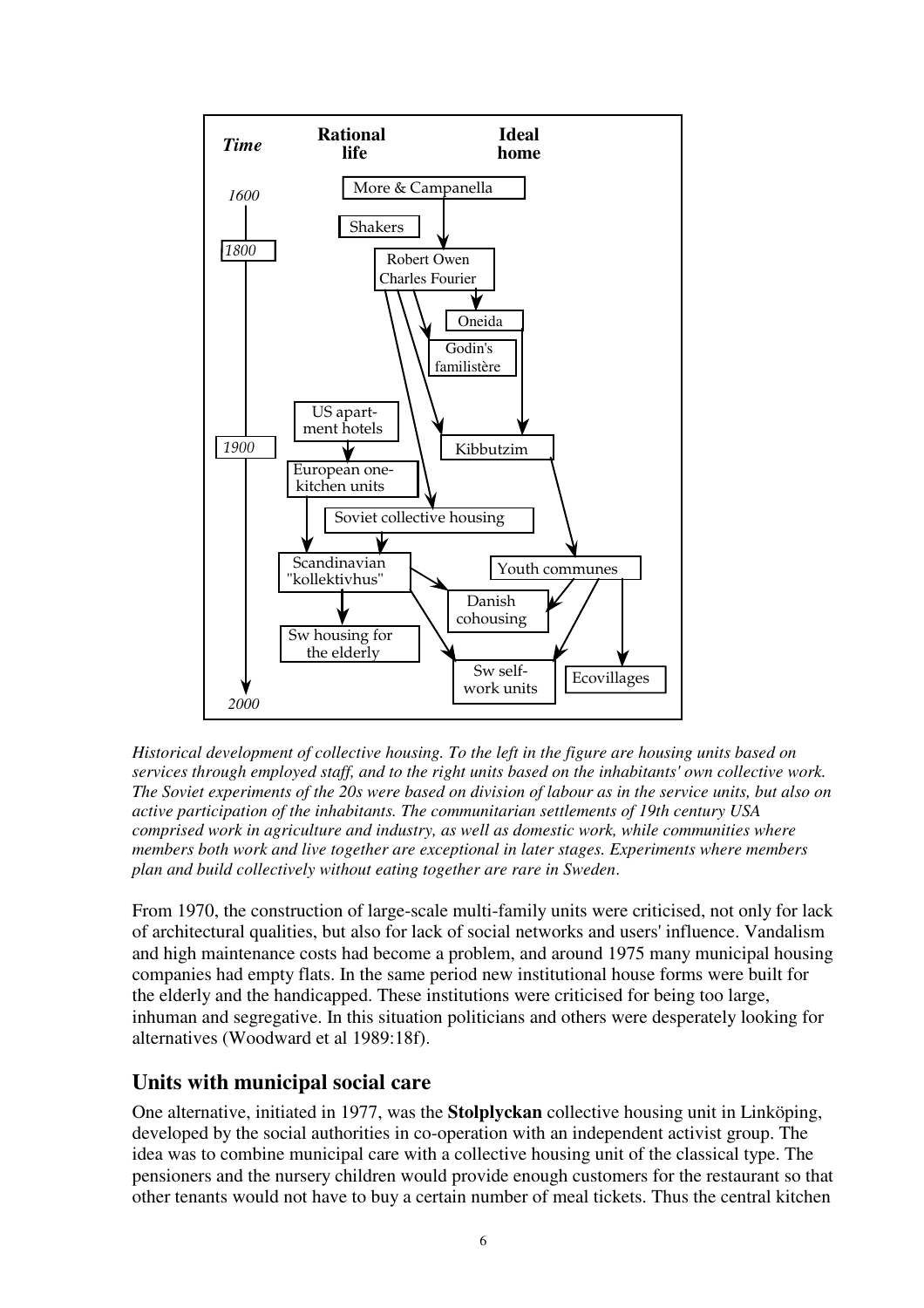functions as a restaurant during day-time, and is used by the active tenants for their own cooking a few evenings a week. The various age groups are also integrated through the common use of a cafeteria, a library, hobby rooms, gymnastic hall, etc.

The private apartment surfaces were reduced by 8 to 15 per cent in relation to normal apartment sizes, so that 2 000 sq metres of communal spaces could be supplied without increasing rents. Many features were taken from the Hässelby family hotel, and in fact one of the responsible architects, Ingvar Törnblom, was himself the chairman of the tenants' association in the Hässelby unit while designing Stolplyckan.

Of the 184 apartments, 35 are allocated for pensioners and people with dysfunctions. Together with the pensioners, the social authorities and the housing company, the tenants are represented in a housing board, which is responsible for the use of communal facilities. The tenants are also organised in a dozen of working groups dealing with planning of meals, interior decoration, gardening, reception of visitors, children's films, etc.

A model similar to Stolplyckan has been applied in some other places in Sweden such as Eskilstuna, Jönköping, Karlskoga, Stockholm, Västerås and Örebro. In the two Stockholm examples **Rio** and **Fristad** a standard service house for pensioners were combined with a collective housing unit. In fact, the buildings consist of two separate parts, and the service house unit is as big as the collective housing unit (altogether 254 and 308 apartments respectively). One purpose of this model was to make several groups of tenants share facilities such as restaurant, clubrooms, library, assembly hall, hobby rooms, gymnastic hall etc, thus promoting contacts between generations.

In contrast to Stolplyckan, the social authorities in Stockholm did not accept the integration model. They regarded the collectivists as disturbing elements who intruded upon the territory of the social workers. Another problem was that many of the collectivists wanted a model based on collective work of their own, while others were strongly for the service model. Therefore a lot of conflicts appeared in these units (Woodward et al 1989).

#### **Units with collective work**

The most frequently built collective housing model in Sweden is the one based on the inhabitants' own work. This type was developed by a group of women in Stockholm in 1977. They belonged to the new generation of feminists who rejected the idea that housework should be reduced as much as possible. Instead, they maintained that much of this women's culture had a value in itself. Cooking, baking, sewing, child-rearing and other house-bound activities would be enjoyable if carried out together and would still be time-saving. When carrying out everyday chores together, a simple type of attractive togetherness is created, the group argued (Berg et al 1982).

For the above purpose a unit of 20 to 50 apartments was recommended, The idea was that no employed staff would be required. The women's group could very well have established a housing unit of its own, but it did not want the model to be a special solution for the privileged, and therefore it was proposed that public housing companies should adopt the model. At a big housing exhibition in Stockholm 1980 the group presented the idea in the form of a small model house, and later they published a book (Berg et al 1982), which served as a blueprint for activists and housing companies who were ready to accept the model.

During the 1980s more than 30 buildings of this model were built in Sweden. The first example of the new model was **Stacken**, built in Bergsjön, Gothenburg in 1979. In this lowstatus area quite a few apartments were empty because of the housing crisis, and the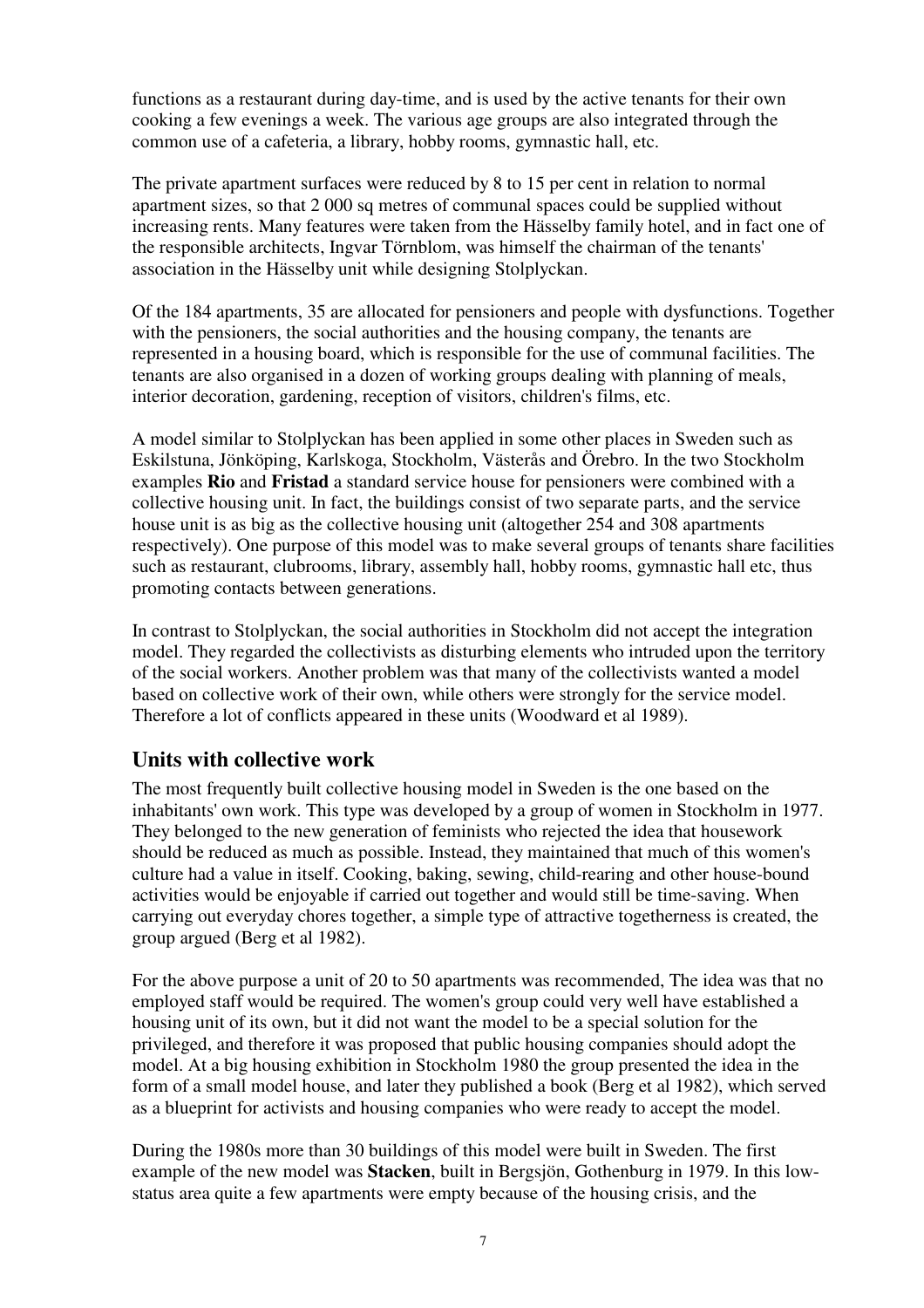responsible municipal housing company accepted an experiment when the architect, professor Lars Ågren, asked if he could turn one of the ten-storey point blocks into a collective housing unit.

Tenants for Stacken were recruited through advertising and had their apartments tailored to their own taste as the block was rebuilt. A central kitchen, a dining room and a nursery for children was arranged on the 5th floor, showing that communal facilities were for tenants, but not for outsiders. The inhabitants formed a new type of administrative set-up in order to get full control of maintenance, recruitment of tenants and use of communal rooms. Studies by researchers from the Chalmers University of Technology have shown that Stacken attracted people who wanted to fulfil their innermost dreams in this housing experiment. This also meant that they at the start had conflicts over issues such as type of food, level of cleanliness, use of tobacco and alcoholic beverages, child rearing and internal democracy (Caldenby and Walldén 1984). Some households moved away because of the conflicts and participation in communal activities was gradually reduced.

Another example of the new model is **Prästgårdshagen** in Älvsjö in southern Stockholm. As in most other buildings of this model, the inhabitants were recruited through the special waiting list run by the municipal authority in charge of allocation of rental accommodation. Although the Praestgårdshagen unit was a new construction, tenants were recruited early enough to be able to influence the design of the building. The sizes of the 31 apartments were somewhat reduced in order that communal spaces could be provided without increasing rents.

When signing the contract tenants are requested to join the association of the unit, and also to agree to do some compulsory work such as cooking or house cleaning. Usually each inhabitant cooks in a team of two once every second week. Such a task takes about three hours, and requires that the one in charge is able to leave his/her job about 3 p.m. that day. In Prästgårdshagen the tenants have also taken over maintenance tasks such as the cleaning of communal rooms, gardening and lawn cutting, snow-clearance and minor repairs. In this way they have managed to reduce their housing costs and to make new investments in communal facilities.

#### **Conclusions**

In the 1980s, about 60 collective housing units with a communal kitchen have been built or planned in Sweden. Of these, 40 are rental units under the responsibility of the municipality. About 8 are co-operative and 8 are privately owned. More than half of the units are located to the Stockholm area. Sizes vary from 5 to 184 apartments. In contrast to the previous situation, local politicians, social authorities and municipal housing companies often support the collective experiments.

So far collective housing has mainly attracted well educated people employed in the public sector and with independent, socially oriented jobs. They often reject consumerism and look for other qualities of life such as a clean environment, biological food, a warm and secure milieu for children, and good neighbourly contacts. Whether collective housing only suits the interests of this minority group is still an open question. It might well be that these "postmaterialists" are pioneers for other groups who will benefit even more from communal housing.

## **References**

Asplund, Gunnar et al (1930): *Acceptera*, Stockholm: Tiden.